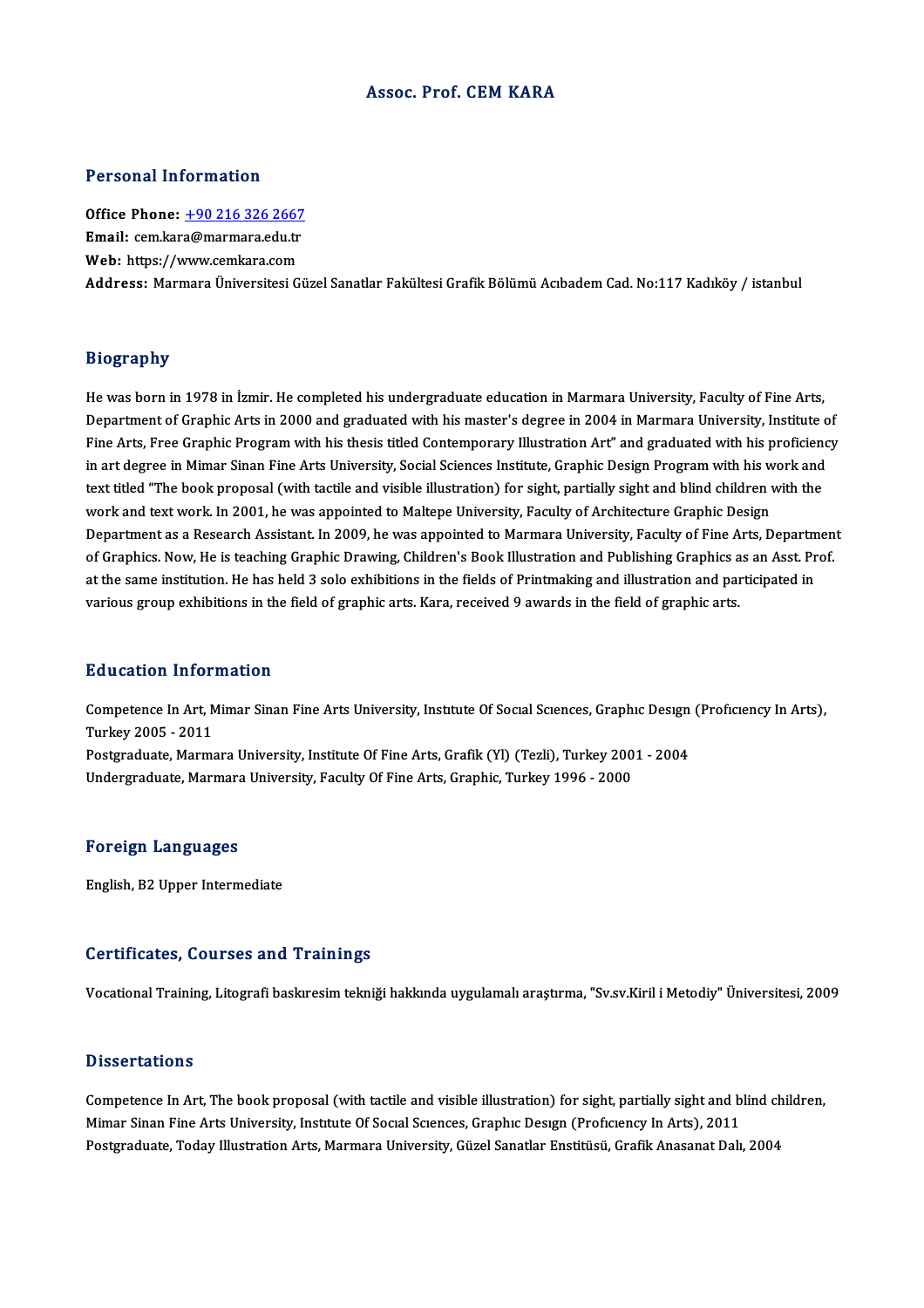### Research Areas

Graphics, Fine Arts, Plastic Arts, Printing Arts

### Academic Titles / Tasks

Academic Titles / Tasks<br>Associate Professor, Marmara University, Faculty Of Fine Arts, Graphic, 2021 - Continues<br>Assistant Professor, Marmara University, Faculty Of Fine Arts, Graphic, 2021 - Continues Associate Professor, Marmara University, Faculty Of Fine Arts, Graphic, 2021 - Contin<br>Assistant Professor, Marmara University, Faculty Of Fine Arts, Graphic, 2018 - 2021<br>Assistant Professor, Marmara University, Faculty Of Associate Professor, Marmara University, Faculty Of Fine Arts, Graphic, 2021 - Contin<br>Assistant Professor, Marmara University, Faculty Of Fine Arts, Graphic, 2018 - 2021<br>Assistant Professor, Marmara University, Faculty Of Assistant Professor, Marmara University, Faculty Of Fine Arts, Graphic, 2018 - 2021<br>Assistant Professor, Marmara University, Faculty Of Fine Arts, Graphic, 2018 - 2018<br>Lecturer, Marmara University, Faculty Of Fine Arts, Gr Lecturer, Maltepe University, Faculty Of Architecture And Design, Department Of Graphic Design, 2007 - 2009 Research Assistant, Maltepe University, Faculty Of Architecture And Design, Department Of Graphic Design, 2001 - 2007

### Academic and Administrative Experience

Academic and Administrative Experience<br>Deputy Head of Department, Marmara University, Faculty of Fine Arts, Graphic, 2019 - Continues<br>Marmara University, Faculty of Fine Arts, Craphic, 2009, 2017 Marmara China Marmarach and Chine Chine<br>Deputy Head of Department, Marmara University, Faculty of Fin<br>Marmara University, Faculty of Fine Arts, Graphic, 2009 - 2017 Marmara University, Faculty of Fine Arts, Graphic, 2009 - 2017<br>Courses

GraphicDrawing1,Undergraduate,2012 -2013,2013 -2014,2014 -2015,2015 -2016,2016 -2017,2017 -2018, 2021<br>2018 - Crawing 1, Undergraduate, 201<br>2018 - 2019, 2019 - 2020, 2020 - 2021<br>Craphic Drawing 2, Undergraduate, 201 Graphic Drawing 1, Undergraduate, 2012 - 2013, 2013 - 2014, 2014 - 2015, 2015 - 2016, 2016 - 2017, 2017 - 2018,<br>2018 - 2019, 2019 - 2020, 2020 - 2021<br>Graphic Drawing 2, Undergraduate, 2012 - 2013, 2013 - 2014, 2014 - 2015, 2018 - 2019, 2019 - 2020,<br>Graphic Drawing 2, Under:<br>2018 - 2019, 2019 - 2020<br>Zihin Engellilere Besim Is ( Graphic Drawing 2, Undergraduate, 2012 - 2013, 2013 - 2014, 20<br>2018 - 2019, 2019 - 2020<br>Zihin Engellilere Resim İş Öğretimi, Undergraduate, 2019 - 2020<br>Children's Book Illustration, Undergraduate, 2012, 2012, 2012 2018 - 2019, 2019 - 2020<br>Zihin Engellilere Resim İş Öğretimi, Undergraduate, 2019 - 2020<br>Children's Book Illustration, Undergraduate, 2012 - 2013, 2013 - 2014, 2014 - 2015, 2015 - 2016, 2016 - 2017, 2017 -Zihin Engellilere Resim İş Öğretimi, Undergraduate, 2019 - 2020<br>Children's Book Illustration, Undergraduate, 2012 - 2013, 2013 - 20<br>2018, 2018 - 2019, 2019 - 2020<br>Illustration And Animation, Postgraduate, 2018 - 2019, 2019 Children's Book Illustration, Undergraduate, 2012 - 2013, 2013 - 2013<br>2018, 2018 - 2019, 2019 - 2020<br>Illustration And Animation, Postgraduate, 2018 - 2019, 2019 - 2020<br>Craphie Drewing, Undergraduate, 2015, 2016, 2016, 2017 2018, 2018 - 2019, 2019 - 2020<br>Illustration And Animation, Postgraduate, 2018 - 2019, 2019 - 2020<br>Graphic Drawing, Undergraduate, 2015 - 2016, 2016 - 2017, 2017 - 2018, 2018 - 2019, 2019 - 2020, 2020 - 2021<br>Presentation Me Illustration And Animation, Postgraduate, 2018 - 2019, 2019 - 2020<br>Graphic Drawing, Undergraduate, 2015 - 2016, 2016 - 2017, 2017 - 2018, 2018 - 2019, 2019 - 2<br>Presentation Methods 1 , Undergraduate, 2017 - 2018, 2018 - 20 Graphic Drawing, Undergraduate, 2015 - 2016, 2016 - 2017, 2017 - 2018, 2018 - 2019, 201<br>Presentation Methods 1 , Undergraduate, 2017 - 2018, 2018 - 2019, 2019 - 2020, 2020 - 20<br>Publishing Graphic 1, Undergraduate, 2017 - 2 Presentation Methods 1 , Undergraduate, 2017 - 2018, 2018 - 2019, 2019 - 20<br>Publishing Graphic 1, Undergraduate, 2017 - 2018, 2018 - 2019, 2019 - 2020,<br>Conceptual Illustration, Postgraduate, 2018 - 2019, 2019 - 2020, 2020 Publishing Graphic 1, Undergraduate, 2017 - 2018, 2018 - 2019, 2019 - 2020, 202<br>Conceptual Illustration, Postgraduate, 2018 - 2019, 2019 - 2020, 2020 - 2021<br>Presentation Methods 2 , Undergraduate, 2017 - 2018, 2018 - 2019, Children's Book Illustration 2, Undergraduate, 2016 - 2017, 2017 - 2018, 2018 - 2019, 2019 - 2020<br>Özgün Baskıresimde Yeni Yaklaşımlar, Competence In Art, 2020 - 2021 Presentation Methods 2, Undergraduate, 2017 - 2018, 2018 - 2019, 2019 - 2020 Children'sBooks Ilustration1,Undergraduate,2016 -2017,2017 -2018,2018 -2019,2019 -2020,2020 -2021 GrafikteÖzgünBaskıresim4,Undergraduate,2019 -2020 Children's Books Illustration 1, Undergraduate, 2016 - 2017, 2017 - 2018, 2018<br>Grafikte Özgün Baskıresim 4, Undergraduate, 2019 - 2020<br>Publishing Graphics 2, Undergraduate, 2017 - 2018, 2018 - 2019, 2019 - 2020<br>Özel Fğitim Grafikte Özgün Baskıresim 4, Undergraduate, 2019 - 2020<br>Publishing Graphics 2, Undergraduate, 2017 - 2018, 2018 - 2019, 2019<br>Özel Eğitimde Sanatsal Becerilen Öğretimi, Undergraduate, 2019 - 2020<br>Children's Book Illustratio Publishing Graphics 2, Undergraduate, 2017 - 2018, 2018 - 2019, 2019 - 2020<br>Özel Eğitimde Sanatsal Becerilen Öğretimi, Undergraduate, 2019 - 2020<br>Children's Book Illustration 1, Undergraduate, 2012 - 2013, 2013 - 2014, 201 Özel Eğitimde Sanatsal Becerilen Öğretimi, Unc<br>Children's Book Illustration 1, Undergraduate,<br>2018, 2018 - 2019, 2019 - 2020, 2020 - 2021<br>2D Craphics and Animation Undergraduate. Children's Book Illustration 1, Undergraduate, 2012 - 2013, 2013 - 2014, 2014 - 201<br>2018, 2018 - 2019, 2019 - 2020, 2020 - 2021<br>2D Graphics and Animation, Undergraduate, 2017 - 2018, 2018 - 2019, 2019 - 2020<br>Craphic Printm 2018, 2018 - 2019, 2019 - 2020, 2020 - 2021<br>2D Graphics and Animation, Undergraduate, 2017 - 2018, 2018 - 2019, 2019 - 2020<br>Graphic Printmaking Atelier 4, Undergraduate, 2016 - 2017, 2017 - 2018, 2018 - 2019 2D Graphics and Animation, Undergraduate, 2017 - 2018, 2018 - 2019, 20<br>Graphic Printmaking Atelier 4, Undergraduate, 2016 - 2017, 2017 - 2018,<br>Graphic Printmaking Atelier 3, Undergraduate, 2017 - 2018, 2018 - 2019<br>Craphic Graphic Printmaking Atelier 4, Undergraduate, 2016 - 2017,<br>Graphic Printmaking Atelier 3, Undergraduate, 2017 - 2018,<br>Graphic Printmaking Atelier 1, Undergraduate, 2017 - 2018<br>Craphic Computer Atelier 4, Undergraduate, 201 Graphic Printmaking Atelier 3, Undergraduate, 2017 - 2013<br>Graphic Printmaking Atelier 1, Undergraduate, 2017 - 2013<br>Graphic Computer Atelier 4, Undergraduate, 2016 - 2017 Graphic Printmaking Atelier 1, Undergraduate, 2017 - 2013<br>Graphic Computer Atelier 4, Undergraduate, 2016 - 2017<br>Graphic Computer Atelier 2, Undergraduate, 2016 - 2017<br>Craphic Printmaking Atelier 2, Undergraduate, 2016 - 2 Graphic Computer Atelier 4, Undergraduate, 2016 - 2017<br>Graphic Computer Atelier 2, Undergraduate, 2016 - 2017<br>Graphic Printmaking Atelier 2, Undergraduate, 2016 - 2017<br>Computer Education in Craphic Undergraduate, 2014 - 20 Graphic Computer Atelier 2, Undergraduate, 2016 - 2017<br>Graphic Printmaking Atelier 2, Undergraduate, 2016 - 2017<br>Computer Education in Graphic, Undergraduate, 2014 - 2015, 2015 - 2016 Computer Education2,Undergraduate,2011 -2012,2012 -2013,2013 -2014,2014 -2015,2015 -2016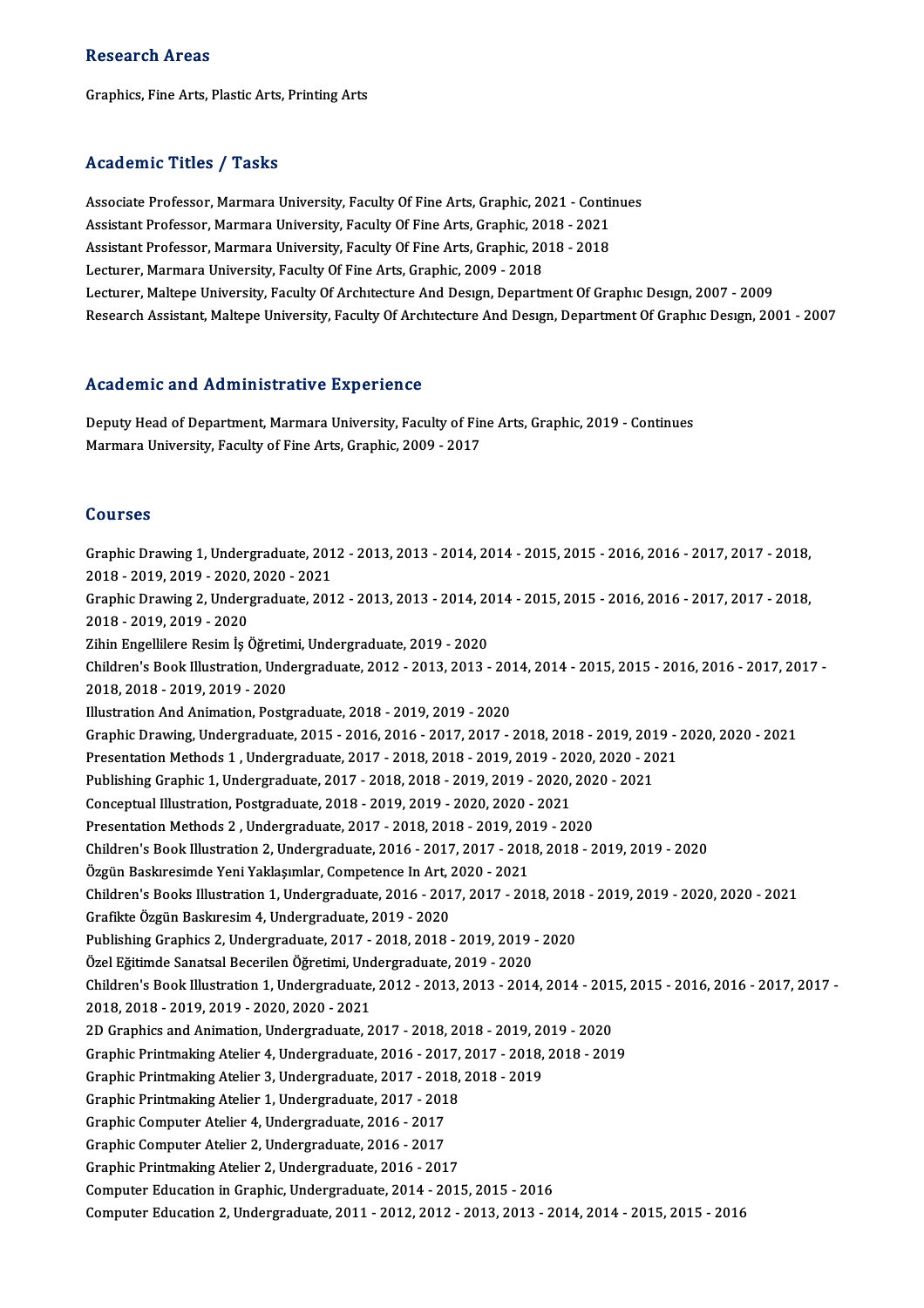Graphic Computer Atelier 3, Undergraduate, 2016 - 2017<br>Craphic Computer Atelier 3, Undergraduate, 2016 - 2017 Graphic Computer Atelier 3, Undergraduate, 2016 - 2017<br>Graphic Computer Atelier 1, Undergraduate, 2016 - 2017<br>Computer Education 1, Undergraduate, 2011, 2012, 2017 Graphic Computer Atelier 3, Undergraduate, 2016 - 2017<br>Graphic Computer Atelier 1, Undergraduate, 2016 - 2017<br>Computer Education 1, Undergraduate, 2011 - 2012, 2012 - 2013, 2013 - 2014, 2014 - 2015, 2015 - 2016<br>Wüstnesvone Graphic Computer Atelier 1, Undergraduate, 2016 - 2017<br>Computer Education 1, Undergraduate, 2011 - 2012, 2012 - 2013, 2013 - 2014, 2014 - 2015, 2015 - 201<br>İllüstrasyona Giriş 2, Undergraduate, 2009 - 2010, 2010 - 2011, 201 Computer Education 1, Undergraduate, 2011 - 2012, 201<br>Illüstrasyona Giriş 2, Undergraduate, 2009 - 2010, 2010<br>Experimental Typography, Undergraduate, 2014 - 2015<br>Designation Systems, Undergraduate, 2014 - 2015 İllüstrasyona Giriş 2, Undergraduate, 2009 - 2010, 2010 - 2011, 2011 - 2012, 2012 - 2013, 2013 - 2014<br>Experimental Typography, Undergraduate, 2014 - 2015<br>Designation Systems, Undergraduate, 2014 - 2015 Introductionto Ilustration1,Undergraduate,2009 -2010,2010 -2011,2011 -2012,2012 -2013,2013 -2014

### Advising Theses

Advising Theses<br>Kara C., Competence In Art, Ö.Ecehan(Student), Continues<br>Kara C. Coguklare Vänelik Sessiz Kitan Wüstresvenlarında Kara C., Çocuklara Yönelik Sessiz Kitap İllüstrasyonlarında Hikaye Anlatıcılığı, Postgraduate, D.Dayıoğlu(Student),<br>Continues Kara C., Co<br>Kara C., Ço<br>Continues

### **Jury Memberships**

DoctoralExamination,DoctoralExamination,AtatürkÜniversitesi,December,2020 Jury Tremberempe<br>Doctoral Examination, Doctoral Examination, Atatürk Üniversitesi, December, 2020<br>Doctoral Examination, Doctoral Examination, Atatürk Üniversitesi, December, 2020<br>Competence In Art. Competence In Art. İstan Doctoral Examination, Doctoral Examination, Atatürk Üniversitesi, December, 2020<br>Doctoral Examination, Doctoral Examination, Atatürk Üniversitesi, December, 2020<br>Competence In Art, Competence In Art, İstanbul Arel Üniversi Doctoral Examination, Doctoral Examination, Atatürk Üniversitesi, I<br>Competence In Art, Competence In Art, İstanbul Arel Üniversitesi, D<br>Post Graduate, Post Graduate, Marmara Üniversitesi, August, 2019<br>Competition, Internat Competence In Art, Competence In Art, İstanbul Arel Üniversitesi, December, 2020<br>Post Graduate, Post Graduate, Marmara Üniversitesi, August, 2019<br>Competition, International Tokio Jury Group Exhibition, Pinelo Art Gallery, Post Graduate, Post Graduate, Marmara Üniversitesi, August, 2019<br>Competition, International Tokio Jury Group Exhibition, Pinelo Art Gallery, September, 2018<br>Competition, İstanbul Çevre Şehircilik İl Müdürlüğü İlkokullar ar Competition, Internatio<br>Competition, İstanbul Ç<br>Müdürlüğü, May, 2017<br>Competition, Mitte Logg Competition, İstanbul Çevre Şehircilik İl Müdürlüğü İlkokullar arası Karikatür Yarış<br>Müdürlüğü, May, 2017<br>Competition, Mitto Logo Tasarım Yarışması , Marmara Üniversitesi, January, 2014<br>Competition, Örveğin Üniversitesi Lo Müdürlüğü, May, 2017<br>Competition, Mitto Logo Tasarım Yarışması , Marmara Üniversitesi, January, 2014<br>Competition, Özyeğin Üniversitesi Logo Yarışması, Özyeğin Üniversitesi, January, 2013 Competition, Mitto Logo Tasarım Yarışması , Marmara Üniversitesi, January, 2014<br>Competition, Özyeğin Üniversitesi Logo Yarışması, Özyeğin Üniversitesi, January, 2013<br>Competition, Tekirdağ Belediyesi Logo Tasarım Yarışması, Competition, İstanbul Valiliği İl Milli Eğitim Müdürlüğü "Mesleki ve Teknik Eğitim Okul / Kurumları Arası Proje Tabanlı<br>Beceri Yarışması", İstanbul Valiliği İl Milli Eğitim Müdürlüğü, March, 2011 Competition, Tekirdağ Belediyesi Logo Tasarım Yarışması, Tekirdağ Beled<br>Competition, İstanbul Valiliği İl Milli Eğitim Müdürlüğü "Mesleki ve Teknik<br>Beceri Yarışması", İstanbul Valiliği İl Milli Eğitim Müdürlüğü, March, 201 Competition, BEBKA Amblem Tasarım Yarışması, BEBKA, December, 2009

### Designed Lessons

Designed Lessons<br>Kara C., Illustration and Animation, Postgraduate, 2018 - 2019<br>Kara C. Consentual Illustration, Postgraduate, 2019 - 2019 2 Corgrica 20000119<br>Kara C., Illustration and Animation, Postgraduate, 2018 - 20<br>Kara C., Conceptual Illustration, Postgraduate, 2018 - 2019 Kara C., Conceptual Illustration, Postgraduate, 2018 - 2019<br>Articles Published in Other Journals

rticles Published in Other Journals<br>I. Uzaktan Eğitim Avantajlarının Pandemi Sonrası Uygulamalı Grafik Tasarım Derslerine Entegrasyonu<br>KARA C 105 1 u<br>Uzaktan<br>KARA C. Uzaktan Eğitim Avantajlarının Pandemi Sonrası Uygulamalı Grafik Tasarım Derslerine Entegrası<br>KARA C.<br>The Journal of Open Learning and Distance Education (JOLDE), vol.1, no.1, pp.18-34, 2022 (Other Refereed<br>National Journal

KARA C.<br>The Journal of Open Learning and Distance Education (JOLDE), vol.1, no.1, pp.18-34, 2022 (Other Refereed<br>National Journals) The Journal of Open Learning and Distance Education (JOLDE), vol.1, no.1, pp.18-34, 2022 (Other Refereed<br>National Journals)<br>II. Cocuk Kitapları İçin Karakter Tasarımından Kitap Tasarımına Deneysel Bir İllüstrasyon Uygulama

National<br>**Çocuk K**<br>KARA C. Çocuk Kitapları İçin Karakter Tasarımından Kitap Tasarımına Deneysel Bir<br>KARA C.<br>Güzel Sanatlar Enstitüsü Dergisi, pp.33-50, 2019 (Other Refereed National Journals)<br>Cosuk Kitapları İllüstresyonunda Karaktar Tasarım Vänteml

Güzel Sanatlar Enstitüsü Dergisi, pp.33-50, 2019 (Other Refereed National Journals)

KARA C.<br>Güzel Sanatlar Enstitüsü Dergisi, pp.33-50, 2019 (Other Refereed National Journals)<br>III. Çocuk Kitapları İllüstrasyonunda Karakter Tasarım Yöntemlerinin Sınıflandırılması<br>KARA C.

Social Sciences Studies Journal, vol.5, pp.685-696, 2019 (Refereed Journals of Other Institutions)

IV. GRAFİK TASARIMCI OLMAYANLARIN PORTFOLYO OLUŞTURURKEN YAPTIĞI YAYGIN TASARIM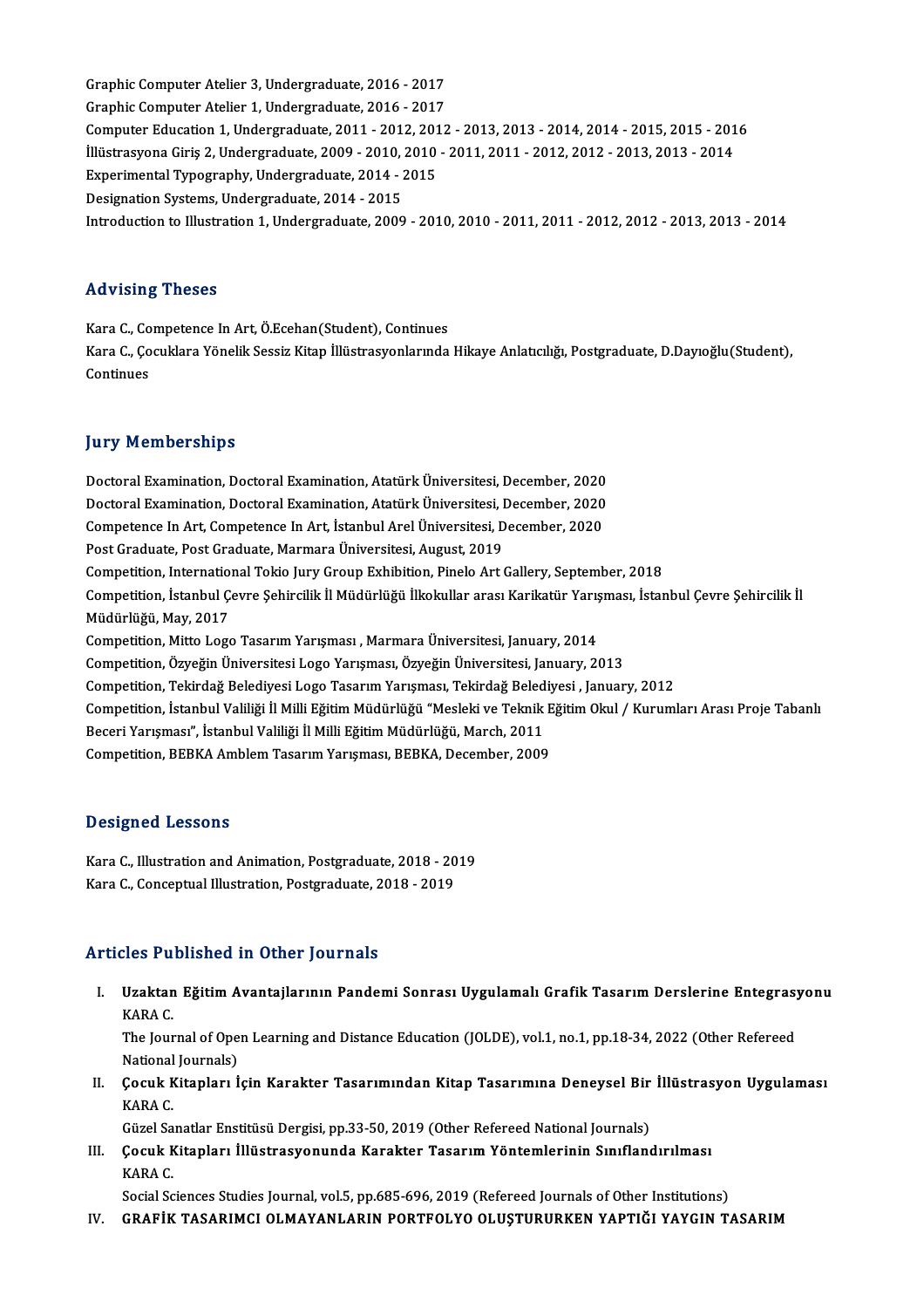# HATALARI VE İLGİLİ TASARIM İLKELERİ<br>KARA C HATALA<br>KARA C.<br>the Journ

HATALARI VE İLGİLİ TASARIM İLKELERİ<br>KARA C.<br>the Journal of Academic Social Sciences, vol.87, pp.163-178, 2019 (Refereed Journals of Other Institutions)<br>Tüp vive DEVİ CRAEİV TASARIMCI RORTEOL VOLARINA AİT CÜNCEL VIU LANIM T

# KARA C.<br>the Journal of Academic Social Sciences, vol.87, pp.163-178, 2019 (Refereed Journals of Other Institutions)<br>V. TÜRKİYE'DEKİ GRAFİK TASARIMCI PORTFOLYOLARINA AİT GÜNCEL KULLANIM TERCİHLERİNİN<br>BELİRLENMESİ the Journal of Aca<br>TÜRKİYE'DEKİ<br>BELİRLENMESİ<br>KARA C

KARAC.

BELİRLENMESİ<br>KARA C.<br>İDİL Sanat ve Dil Dergisi, vol.8, pp.49-58, 2019 (Other Refereed National Journals)<br>Sehrin Günesli Hali

# VI. Şehrin Güneşli Hali

İDİL San<br>Şehrin (<br>KARA C.<br>İvi Kitan

Şehrin Güneşli Hali<br>KARA C.<br>İyi Kitap Aylık Okul Öncesi, Çocuk ve Gençlik Kitapları Dergisi, no.80, pp.20, 2016 (National Non-Refereed Journal)<br>Büyüklerin Anlasmazlıkları, Küsüklerin Öğrettikleri İyi Kitap<br>**Büyükle**<br>KARA C.<br>İyi Kitap

## VII. Büyüklerin Anlaşmazlıkları, Küçüklerin Öğrettikleri...<br>KARA C.

Büyüklerin Anlaşmazlıkları, Küçüklerin Öğrettikleri...<br>KARA C.<br>İyi Kitap Aylık Okul Öncesi, Çocuk ve Gençlik Kitapları Dergisi, no.79, pp.4, 2015 (National Non-Refereed Journal)<br>Asıl Olan Hislarimiz Mi?

# VIII. Asıl Olan Hislerimiz Mi?<br>KARA C. İyi Kitap<br>**Asıl Ola**<br>KARA C.<br>İvi Kitap

Asıl Olan Hislerimiz Mi?<br>KARA C.<br>İyi Kitap Aylık Okul Öncesi, Çocuk ve Gençlik Kitapları Dergisi, no.78, pp.23, 2015 (National Non-Refereed Journal)<br>Lee Lianni'nin Yıldız Karaktari Enederiek

# IX. Leo Lionni'nin Yıldız Karakteri Frederick İyi Kitap<br>**Leo Lio**<br>KARA C.<br>İvi Kitan

İyi Kitap Aylık Okul Öncesi, Çocuk ve Gençlik Kitapları Dergisi, no.77, pp.10, 2015 (National Non-Refereed Journal)

## Books&Book Chapters

# ooks & Book Chapters<br>I. Tasarımda Piktogram, Işaret, Sembol<br>KARA C no de Bel<br>Tasarim<br>KARA C.<br>in: TEME

Tasarımda Piktogram, Işaret, Sembol<br>KARA C.<br>in: TEMEL TASARIM II, Dr. Öğr. Üyesi TAMER TEMEL, Editor, ATATÜRK ÜNİVERSİTESİ AÇIKÖĞRETİM FAKÜLTESİ<br>YAYINI Fraurum, pp.197.212.2021 KARA C.<br>in: TEMEL TASARIM II, Dr. Öğr. Üyesi<br>YAYINI, Erzurum, pp.187-212, 2021<br>Tesarımda Imge in: TEMEL TASARI<br>YAYINI, Erzurum, I<br>II. **Tasarımda Imge**<br>KARA G YAYINI, Erzurum, pp.187-212, 2021<br>II. Tasarımda Imge<br>KARA C.

Tasarımda Imge<br>KARA C.<br>in: TEMEL TASARIM II, Dr. Öğr. Üyesi TAMER TEMEL, Editor, ATATÜRK ÜNİVERSİTESİ AÇIKÖĞRETİM FAKÜLTESİ<br>YAYINI, Erzyanım an 124,150, 2021 KARA C.<br>in: TEMEL TASARIM II, Dr. Oğr. Uyesi<br>YAYINI, Erzurum, pp.134-159, 2021<br>Portfolve YAYINI, Erzurum, pp 134-159, 2021

# III. Portfolyo<br>KARA C.

in: Grafik Tasarım 1, Dr. Öğr. Üyesi MEHMET FERRUH HAŞILOĞLU, Editor, ATATÜRK ÜNİVERSİTESİ AÇIKÖĞRETİM FAKÜLTESİYAYINI,Erzurum,pp.243-267,2021 in: Grafik Tasarım 1,<br>FAKÜLTESİ YAYINI,<br>IV. Tasarımda Kadraj<br>KARA C FAKÜLT<br>Tasarım<br>KARA C.<br>in:TEME

KARA C.<br>in: TEMEL TASARIM II, Dr. Öğr. Üyesi TAMER TEMEL, Editor, ATATÜRK ÜNİVERSİTESİ AÇIKÖĞRETİM FAKÜLTESİ KARA C.<br>in: TEMEL TASARIM II, Dr. Öğr. Üyesi<br>YAYINI, Erzurum, pp.263-288, 2021<br>Tasarımda Matafar

# V. Tasarımda Metafor<br>KARA C. YAYINI, I<br><mark>Tasarım</mark><br>KARA C.<br>in: TEME

Tasarımda Metafor<br>KARA C.<br>in: TEMEL TASARIM II, Dr. Öğr. Üyesi TAMER TEMEL, Editor, ATATÜRK ÜNİVERSİTESİ AÇIKÖĞRETİM FAKÜLTESİ<br>YAYINI, Fızurum, pp.160,196,2021 KARA C.<br>in: TEMEL TASARIM II, Dr. Öğr. Üyesi<br>YAYINI, Erzurum, pp.160-186, 2021<br>Tasarımda Kalai YAYINI, Erzurum, pp.160-186, 2021

# VI. Tasarımda Kolaj

Tasarımda Kolaj<br>KARA C.<br>in: TEMEL TASARIM II, Dr. Öğr. Üyesi TAMER TEMEL, Editor, ATATÜRK ÜNİVERSİTESİ AÇIKÖĞRETİM FAKÜLTESİ<br>YAYINI, Fızıyıyım an 108 133 2021 KARA C.<br>in: TEMEL TASARIM II, Dr. Öğr. Üyesi<br>YAYINI, Erzurum, pp.108-133, 2021<br>Yanatısı Siïnes in: TEMEL TASA<br>YAYINI, Erzurun<br>VII. Yaratıcı Süreç<br>YARA C YAYINI, I<br><mark>Yaratıcı</mark><br>KARA C.<br>in: Crofil

Yaratıcı Süreç<br>KARA C.<br>in: Grafik Tasarım 1, Dr. Öğr. Üyesi MEHMET FERRUH HAŞILOĞLU, Editor, ATATÜRK ÜNİVERSİTESİ AÇIKÖĞRETİM<br>FAKÜL TESİ YAYINI, Ersunun ap 58.78.2021 KARA C.<br>in: Grafik Tasarım 1, Dr. Oğr. Uyesi MEHMET F<br>FAKÜLTESİ YAYINI, Erzurum, pp.58-78, 2021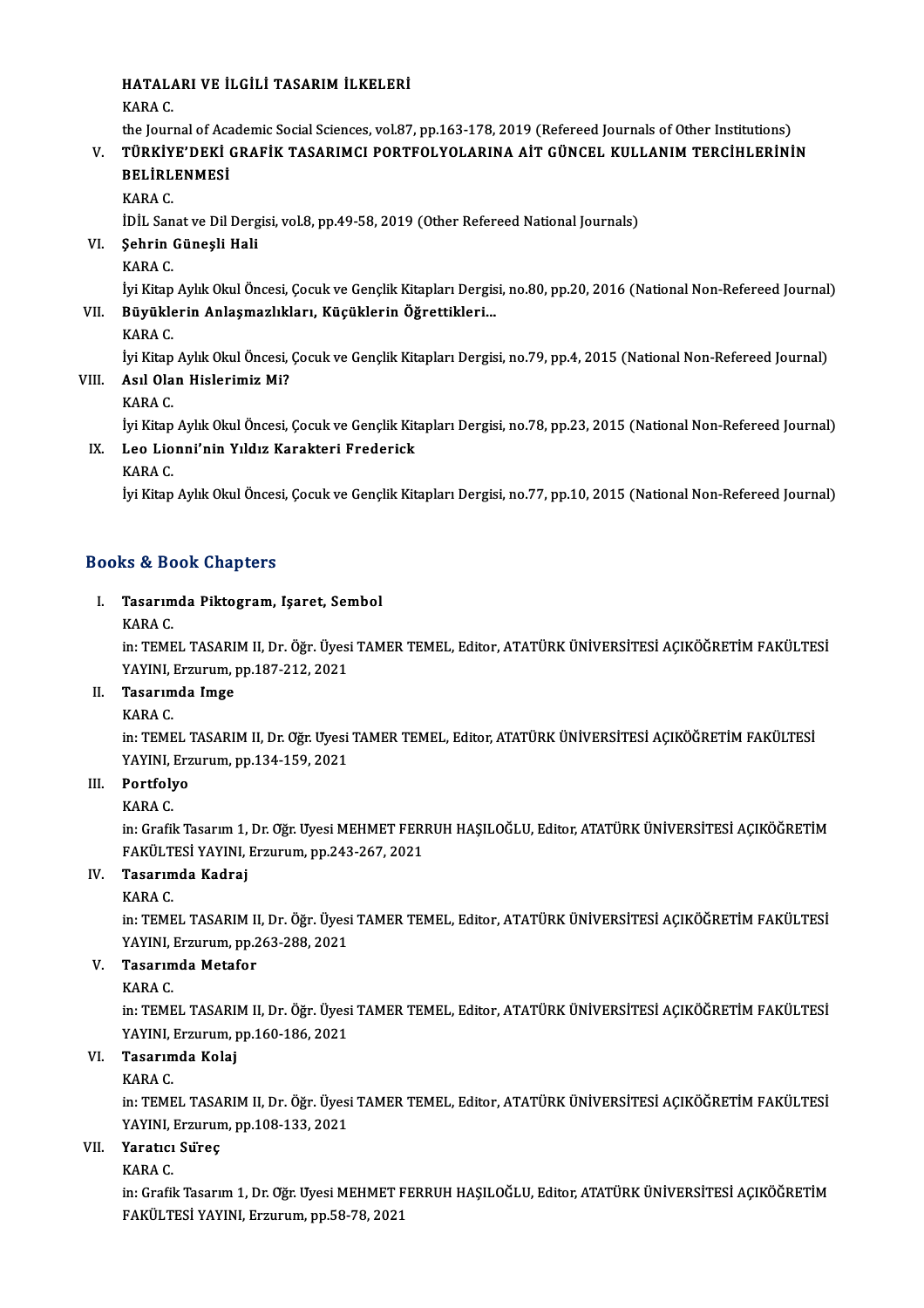# VIII. Tasarımda Perspektif<br>V<sup>ARA C</sup> Tasarım<br>KARA C.<br>in: TEME

Tasarımda Perspektif<br>KARA C.<br>in: TEMEL TASARIM II, Dr. Öğr. Üyesi TAMER TEMEL, Editor, ATATÜRK ÜNİVERSİTESİ AÇIKÖĞRETİM FAKÜLTESİ<br>YAYINI Fazurum, NP 82,107,2021 KARA C.<br>in: TEMEL TASARIM II, Dr. Öğr. Üye<br>YAYINI, Erzurum, pp.82-107, 2021

# YAYINI, Erzurum, pp.82-107, 2021<br>Refereed Congress / Symposium Publications in Proceedings

efereed Congress / Symposium Publications in Proceedings<br>I. Uzaktan Eğitim Avantajlarının Pandemi Sonrası Uygulamalı Grafik Tasarım Derslerine Entegrasyonu<br>KARA C reed<br>Uzaktan<br>KARA C.<br>ICOLDE Uzaktan Eğitim Avantajlarının Pandemi Sonrası Uygulamalı Grafik Tasarım Derslerine Entegrasyo<br>KARA C.<br>ICOLDE 2021 INTERNATIONAL CONGRESS ON OPEN LEARNING AND DISTANCE EDUCATION 2021, Erzurum,<br>Turkay 0, 10 Ostober 2021 nr 9

KARA C.<br>ICOLDE 2021 INTERNATIONAL CONGR<br>Turkey, 9 - 10 October 2021, pp.90-91<br>Okul Öngesi Dönem Cesult Kitapler ICOLDE 2021 INTERNATIONAL CONGRESS ON OPEN LEARNING AND DISTANCE EDUCATION 2021, Erzurum,<br>Turkey, 9 - 10 October 2021, pp.90-91<br>II. Okul Öncesi Dönem Çocuk Kitaplarında Yaratıcılığı Destekleyen Bir Faktör Olarak Resimlemel

Turkey, 9 -<br><mark>Okul Önce</mark><br>Kullanımı<br>KARA C Okul Ön<br>Kullanıı<br>KARA C.

**Kullanımı**<br>KARA C.<br>Uluslararası Sanat ve Tasarım Araştırmaları Kongresi ve Sergisi (ART&amp;DESIGN-2021), Niğde, Turkey, 21 - 22<br>Iune 2021 ann 1152 1172 KARA C.<br>Uluslararası Sanat ve Tasa<br>June 2021, pp.1153-1173<br>İllüstrasyon, Öğrenimin Uluslararası Sanat ve Tasarım Araştırmaları Kongresi ve Sergisi (ART&amp)<br>June 2021, pp.1153-1173<br>III. İllüstrasyon Öğreniminde Deneysel Yaklaşımın Önemi ve Öneriler

June 202<br><mark>İllüstra:</mark><br>KARA C.<br>Marmar

İllüstrasyon Öğreniminde Deneysel Yaklaşımın Önemi ve Öneriler<br>KARA C.<br>Marmara Üniversitesi Güzel Sanatlar Fakültesi 6. Uluslararası Öğrenci Trienali Sempozyumu, İstanbul, Turkey, 3 -KARA C.<br>Marmara Üniv<br>07 June 2013<br>Cosuk Kitabı Marmara Üniversitesi Güzel Sanatlar Fakültesi 6. Uluslararası Öğrenci Trienali Sempozyumu, İstanbul, Turk<br>17 June 2013<br>IV. Çocuk Kitabı Seçiminde Resimlemelerle İlgili Olarak Ebeveynin Dikkat Etmesi Gereken Başlıca<br>Insu

# 07 June 20<br>Çocuk Kit<br>Unsurlar<br>KARA C **Çocuk K<br>Unsurla<br>KARA C.**

**Unsurlar**<br>KARA C.<br>Batman Üniversitesi Uluslararası Katılımlı Bilim ve Kültür Sempozyumu, Batman, Turkey, 18 - 20 April 2012, vol.1,<br>nn 225 222 KARA C.<br>Batman Üniv<br>pp.225-232<br>Ulüstrasya Batman Üniversitesi Uluslararası Katılımlı Bilim ve k<br>pp.225-232<br>V. İllüstrasyona Giriş Beş Temel Biçimsel Unsur<br>KARA C

- pp.225-2<br><mark>İllüstra:</mark><br>KARA C.<br>IEAS Sel
	-

KARA C.<br>IFAS Selçuk Üniversitesi Güzel Sanatlar Fakültesi Uluslararası Güzel Sanatlar Sempozyumu, Konya, Turkey, 20 - 22 October 2011, pp.109-114

# October 2011, pp.1<br>Other Publications

ther Publications<br>I. Sehrin Güneşli Hali<br>Kara C I. Şehrin Güneşli Hali<br>Kara C.

Şehrin Güneşli H.<br>Kara C.<br>Other, pp.20, 2016<br>Püvüklerin Anlas

Kara C.<br>Other, pp.20, 2016<br>II. Büyüklerin Anlaşmazlıkları, Küçüklerin Öğrettikleri...<br>Kara C **Büyüklerin Anla<br>Kara C.<br>Other, pp.4, 2015** 

Other, p<br>**Büyük!**<br>Kara C.<br>Other r

Kara C.<br>Other, pp.4, 2015<br>III. Asıl Olan Hislerimiz Mi?<br>Kara C Other, pp.4, 2015<br>Asıl Olan Hislerin<br>Kara C.<br>Other, pp.23, 2015 Asıl Olan Hislerin<br>Kara C.<br>Other, pp.23, 2015<br>Lee Lienni'nin V.

# Kara C.<br>Other, pp.23, 2015<br>IV. Leo Lionni'nin Yıldız Karakteri Frederick<br>Kara C Other, p<br>Leo Lio<br>Kara C.<br>Other r Leo Lionni'nin Yı<br>Kara C.<br>Other, pp.10, 2015

0ther, pp.10, 2015<br>Design

Kara C., 'Köprüleri Yeniden Kurmak Bosna Hersek Türk Dizilerini İzliyor' Afiş Tasarımı, Graphic Design / Publication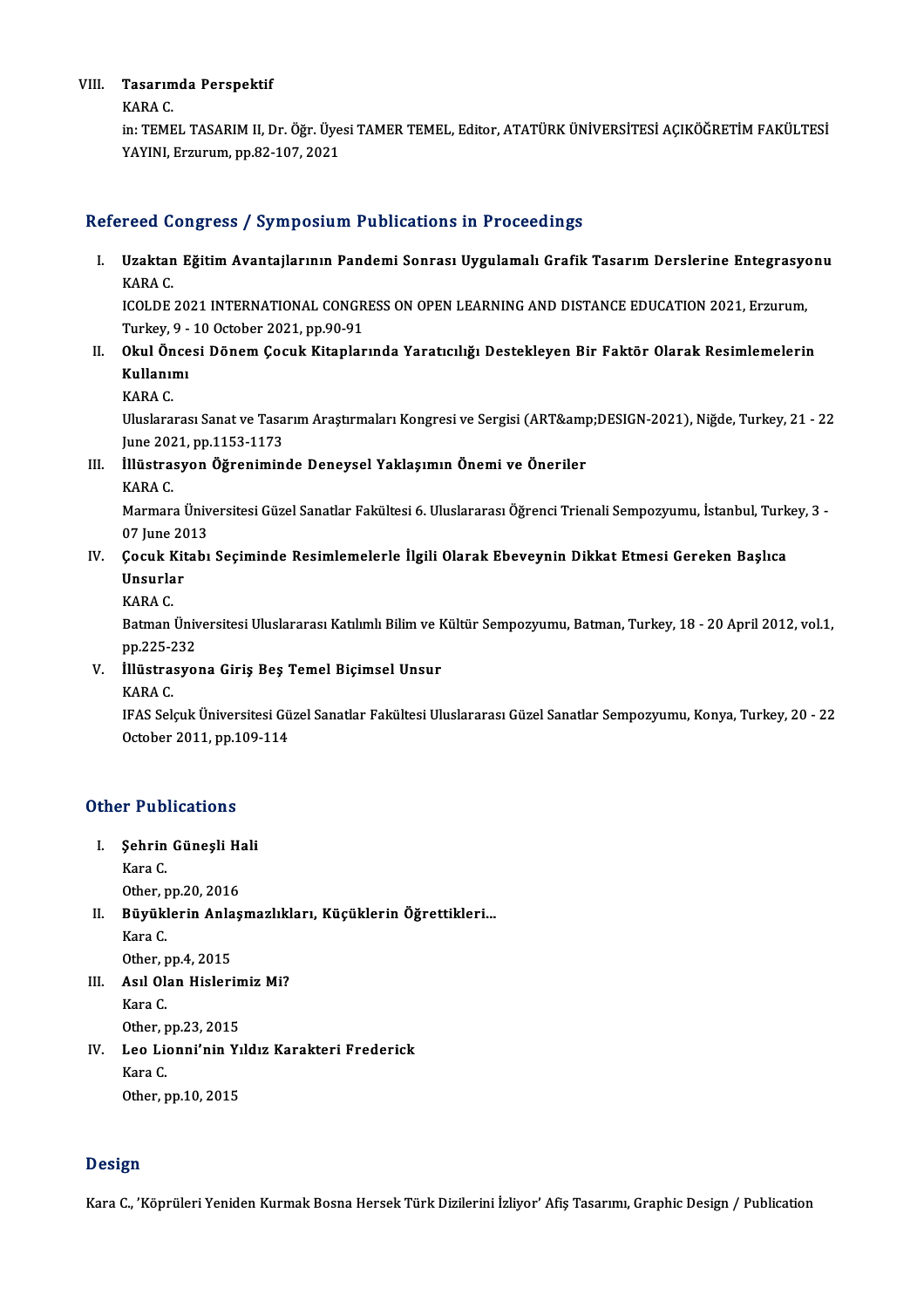Design, October 2019<br>Vara C. 'Bu Cörler Sau

Kara C., 'Bu Gözler Savaşı Gördü Bosna Hersek 1992 - 1996' Afiş Tasarımı, Graphic Design / Publication Design, October<br>2019 Desigi<br>Kara (<br>2019 Kara C., 'Bu Gözler Savaşı Gördü Bosna Hersek 1992 - 1996' Afiş Tasarımı, Graphic Design /<br>2019<br>Kara C., 'Boracki Registar' Afiş Tasarımı, Graphic Design / Publication Design, October 2019<br>Kara C., 'Boracki Registar' Afiş

2019<br>Kara C., 'Boracki Registar' Afiş Tasarımı, Graphic Design / Publication Design, October 2019<br>Kara C., ULUSLARARASI TOKYO JÜRİLİ GRUP SERGİSİ Afiş ve Başarı Belgesi Tasarımı, Graphic Design / Marketing and<br>Advertising Kara C., 'Boracki Registar' Afiş Tasarı<br>Kara C., ULUSLARARASI TOKYO JÜRİL<br>Advertising Design, September 2018<br>Kara C. Yani yaklasımlar Türkiye 201 Kara C., ULUSLARARASI TOKYO JÜRİLİ GRUP SERGİSİ Afiş ve Başarı Belgesi Tasarımı, Graphic Design / Marketing a<br>Advertising Design, September 2018<br>Kara C., Yeni yaklaşımlar Türkiye 2014 Başvuru Şartnamesi Tasarımı, Graphic D

Advertising Design<br>Kara C., Yeni yaklaş<br>Design, June 2014<br>Kara C. Dinlamat I Kara C., Yeni yaklaşımlar Türkiye 2014 Başvuru Şartnamesi Tasarımı, Graphic Design / M.<br>Design, June 2014<br>Kara C., Diplomat Logo Tasarımı, Graphic Design / Corporate Identity Design, April 2011<br>Kara C., Diplomat Logo Tasar Design, June 2014<br>Kara C., Diplomat Logo Tasarımı, Graphic Design / Corporate Identity Design, April 2011<br>Kara C., DOBAG Broşür ve Davetiye Tasarımı, Graphic Design / Marketing and Advertising Design, February 2011<br>Kara C.

Kara C., Diplomat Logo Tasarımı, Graphic Design / Corporate Identity Design, April 2011<br>Kara C., DOBAG Broşür ve Davetiye Tasarımı, Graphic Design / Marketing and Advertising Design, February 2011<br>Kara C., 5. Uluslararası Kara C., DO<br>Kara C., 5. l<br>June 2010<br>Kara C. Hu Kara C., 5. Uluslararası Öğrenci Trienali Uluslararası Sempozyum Kitabı Tasarımı, Graphic Design / Publication Design,<br>June 2010<br>Kara C., Hugo Besard Özgün Baskıresim Sergisi Davetiye Tasarımı, Graphic Design / Marketing a

June 2010<br>Kara C., Hugo Besard Özgün Baskıresim Sergisi Davetiye Tasarımı, Graphic Design / Marketing and Advertising Design,<br>April 2009 Kara C., Hugo Besard Özgün Baskıresim Sergisi Davetiye Tasarımı, Graphic Design / Marketing and Advertising Desig<br>April 2009<br>Kara C., Akademik Yaralanmalar Afiş Tasarımı, Graphic Design / Marketing and Advertising Design,

April 2009<br>Kara C., Akademik Yaralanmalar Afiş Tasarımı, Graphic Design / Marketing and Advertising Design, Decembe<br>Kara C., Antalya Gazipaşa Belediyesi Logo Tasarımı, Graphic Design / Corporate Identity Design, April 2007 Kara C., Akademik Yaralanmalar Afiş Tasarımı, Graphic Design / Marketing and Advertising Design, December 2008<br>Kara C., Antalya Gazipaşa Belediyesi Logo Tasarımı, Graphic Design / Corporate Identity Design, April 2007<br>Kara

Kara C., Antalya Gazipaşa Belediyesi Logo Tasarımı, Graphic Design / Corporate Identity Design, April 2007<br>Kara C., Ekmek İşçileri Tiyatro Afişi Tasarımı, Graphic Design / Marketing and Advertising Design, December 2006<br>Ka

Kara C., Ekmek İşçileri Tiyatro Afişi Tasarımı, Graphic Design / Marketing and Advertising Design, December 2006<br>Kara C., Rize Üniversitesi Logo Tasarımı, Graphic Design / Corporate Identity Design, December 2006<br>Kara C., Kara C., Rize Üniversitesi Logo Tasarımı, Graphic Design / Corporate Identity Design, December 2006<br>Kara C., 20. Ulusal Dilbilim Kurultayı Afiş Tasarımı, Graphic Design / Marketing and Advertising Design, May 200<br>Kara C.,

# Kara C., Uç Arkadaş İsinin çocuk kitabı için Kitap Resimiemesi, ı<br>Memberships / Tasks in Scientific Organizations Memberships / Tasks in Scientific Organizations<br>Grafik Tasarımcılar Meslek Kuruluşu, Member, 2015 - Continues

Grafik Tasarımcılar Meslek Kuruluşu, Member, 2015 - Continues<br>Scientific Refereeing

İnönü Üniversitesi Uluslararası Sosyal Bilimler Dergisi, Other Indexed Journal, May 2020

### **Tasks In Event Organizations**

Tasks In Event Organizations<br>Kara C., 3. Marmara Üniversitesi Güzel Sanatlar Fakültesi Grafik Bölümü Uluslararası Çağrılı Afiş Bienali Düzenleme<br>Kurulu Üveliği, Art Activities, İstanbul, Turkey, Aralık 2014 1 doku 111 2 vent en gammatısınd<br>Kara C., 3. Marmara Üniversitesi Güzel Sanatlar Fakültesi G<br>Kurulu Üyeliği, Art Activities, İstanbul, Turkey, Aralık 2014 Kurulu Üyeliği, Art Activities, İstanbul, Turkey, Aralık 2014<br>Edit Congress and Symposium Activities

Edit Congress and Symposium Activities<br>MADEBYARTIST VII INTERNATIONAL PARIS ART AND DESIGN SYMPOSIUM "ART, DESIGN AND OBJECT", Working<br>Sreup, Peris, Erange 2018 Group, Paris, France, 2018 MADEBYARTIST VII INTERNATIONAL PARIS ART AND DESIGN SYMPOSIUM "ART, DESIGN AND OBJECT"<br>Group, Paris, France, 2018<br>GÜSBAG 2. Uluslararası Güzel Sanatlar Bilimsel Araştırma Günleri, Working Group, Sivas, Turkey, 2015<br>SANAPT

GÜSBAG 2. Uluslararası Güzel Sanatlar Bilimsel Araştırma Günleri, Working Group, Sivas, Turkey, 2015<br>SANART II. Türkiye Estetik Kongresi, Working Group, Mersin, Turkey, 2013

GÜSBAG 2. Uluslararası Güzel Sanatlar Bilimsel Araştırma Günleri, Working Group, Sivas, Turkey, 2015<br>SANART II. Türkiye Estetik Kongresi, Working Group, Mersin, Turkey, 2013<br>Marmara Üniversitesi Güzel Sanatlar Fakültesi 6. SANA<br>Marm<br>2013<br><sup>Patma</sup> Marmara Üniversitesi Güzel Sanatlar Fakültesi 6. Uluslararası Öğrenci Trienali Sempozyumu, Panelists, İst<br>2013<br>Batman Üniversitesi Uluslararası Katılımlı Bilim ve Kültür Sempozyumu, Panelists, Batman, Turkey, 2012<br>IEAS Sel

2013<br>Batman Üniversitesi Uluslararası Katılımlı Bilim ve Kültür Sempozyumu, Panelists, Batman, Turkey, 2012<br>IFAS Selçuk Üniversitesi Güzel Sanatlar Fakültesi Uluslararası Güzel Sanatlar Sempozyumu, Panelists, Konya, Turkey Batma<br>IFAS S<br>2011 IFAS Selçuk Üniversitesi Güzel Sanatlar Fakültesi Uluslararası Güzel Sanatlar Sempoz<br>2011<br>Sosyal İçerikli Afiş Tasarımı Semineri, Working Group, Lefkoşa, Cyprus (Kktc), 2010<br>Sosyal İserikli Afiş Tasarımı Semineri, Moderato

2011<br>Sosyal İçerikli Afiş Tasarımı Semineri, Working Group, Lefkoşa, Cyprus (Kktc), İ<br>Sosyal İçerikli Afiş Tasarımı Semineri, Moderator, İzmir, Turkey, 2009<br>Mehmet Siyahkalem'in Sanatı Semineri, Working Group, İstanbul, Tu Sosyal İçerikli Afiş Tasarımı Semineri, Working Group, Lefkoşa, Cyprus (Kktc), 2010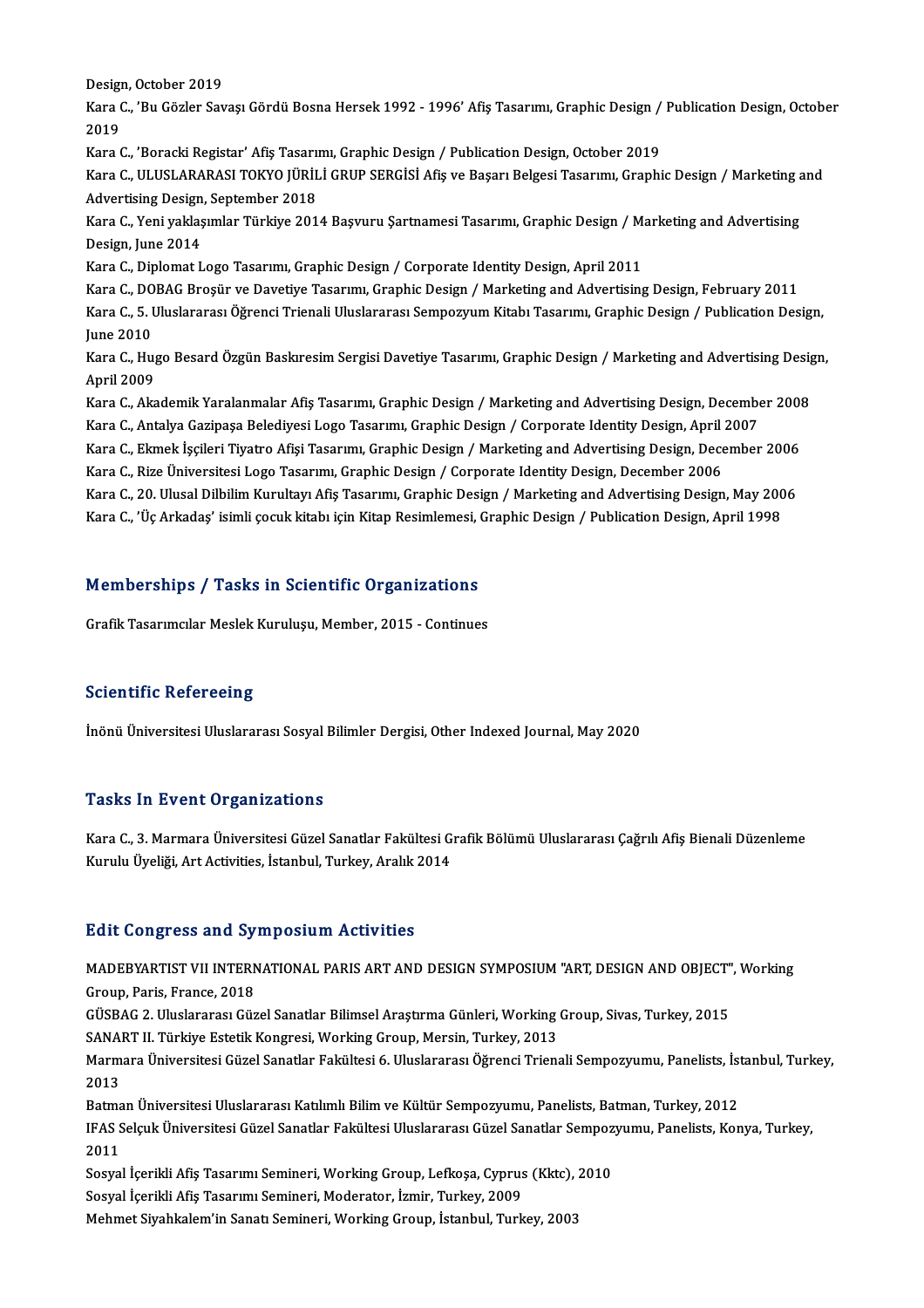## Invited Talks

Logo Tasarımı Semineri, Seminar, Özyeğin Üniversitesi, Turkey, November 2012

## Awards

Awards<br>Kara C., Winners of the 6th IRPC, International Reggae Poster Contest, January 2018<br>Kara C., Tüpkiye Cüzel, SANAT ESERİ SAHİDI ERİ MESLEK PİRLİĞL AGO Yangması 2

rrwards<br>Kara C., Winners of the 6th IRPC, International Reggae Poster Contest, January 2018<br>Kara C., TÜRKİYE GÜZEL SANAT ESERİ SAHİPLERİ MESLEK BİRLİĞİ Logo Yarışması 2.'lik Ödülü, Türkiye Güzel Sanat Kara C., Winners of the 6th IRPC, Internation<br>Kara C., TÜRKİYE GÜZEL SANAT ESERİ SAHİ<br>Eseri Sahipleri Meslek Birliği, January 2008<br>Kara C. Antalya Gerinesa Belediyesi Lege Ve Kara C., TÜRKİYE GÜZEL SANAT ESERİ SAHİPLERİ MESLEK BİRLİĞİ Logo Yarışması 2.'lik Ödülü, Türkiye Gü:<br>Eseri Sahipleri Meslek Birliği, January 2008<br>Kara C., Antalya Gazipaşa Belediyesi Logo Yarışması 1.'lik Ödülü, Antalya Ga Eseri Sahipleri Meslek Birliği, January 2008<br>Kara C., Antalya Gazipaşa Belediyesi Logo Yarışması 1.'lik Ödülü, Antalya Gazipaşa Bel<br>Kara C., Rize Üniversitesi Logo Yarışması 1.'lik Ödülü, Rize Üniversitesi, January 2006<br>Ka

Kara C., Antalya Gazipaşa Belediyesi Logo Yarışması 1.'lik Ödülü, Antalya Gazipaşa Belediyesi, January 20<br>Kara C., Rize Üniversitesi Logo Yarışması 1.'lik Ödülü, Rize Üniversitesi, January 2006<br>Kara C., 66. Devlet Özgün Ba

Kara C., Rize Üniversitesi Logo Yarışması 1.'lik Ödülü, Rize Üniversitesi, January 2006<br>Kara C., 66. Devlet Özgün Baskıresim Yarışması Başarı Ödülü, Kültür Ve Turizm Bakanlığı, January 2005<br>Kara C.. 40. Yıl Logo Yarısması

Kara C., 66. Devlet Özgün Baskıresim Yarışması Başarı Ödülü, Kültür Ve Turizm Bakanlığı, January 2005<br>Kara C., 40. Yıl Logo Yarışması 2.'lik Ödülü, Odtü Mezunları Derneği, January 2004<br>Kara C., 15. Uluslararası Ankara Film Kara (<br>Kara (<br>2002<br>Kara ( Kara C., 15. Uluslararası Ankara Film Festivali Afiş Yarışması 3.'lük Ödülü, Dünya Kitle İletişimi Araşt<br>2002<br>Kara C., Çınar Yayınevi Kitap Kapağı Tasarım Yarışması Başarı Ödülü, Çınar Yayınevi , January 2001<br>Kara C., Çına 2002<br>Kara C., Çınar Yayınevi Kitap Kapağı Tasarım Yarışması Başarı Ödülü, Çınar Yayınevi , January 2001<br>Kara C., Umut Çocukları Derneği Afiş Yarışması Başarı Ödülü, Umut Çocukları Derneği, January 2001<br>Kara C., Umut Çocukl

Kara C., Çınar Yayınevi Kitap Kapağı Tasarım Yarışması Başarı Ödülü, Çınar Yayınevi , January 2<br>Kara C., Umut Çocukları Derneği Afiş Yarışması Başarı Ödülü, Umut Çocukları Derneği, January<br>Kara C., Bu Yayınevi Çocuk Kitabı

Kara C., Umut Çocukları Derneği Afiş Yarışması Başarı Ödülü, Umut Çocukları Derneği, January 2001<br>Kara C., Bu Yayınevi Çocuk Kitabı Resimleme Yarışması 1.'lik Ödülü, Bu Yayınevi, January 1998<br>Kara C., Türkiye Fotoğrafçı İş Kara C., Bu Yay<br>Kara C., Türkiy<br>January 1998

# January 1998<br>Artistic Activity

**Artistic Activity**<br>Kara C., Uluslararası Sanat ve Tasarım Araştırmaları Kongresi ve Sergisi (ART&DESIGN-2021), Group Exhibition, June<br>2021 211 115<br>Kara (<br>2021 Kara C., Uluslararası Sanat ve Tasarım Araştırmaları Kongresi ve Sergisi (ART&DESIGN-2021), Group Exhibitio<br>2021<br>Kara C., October 29 Republic Day International Mixed Virtual Exhibition 97 Works 97 Years, Group Exhibition,<br>

2021<br>Kara C., October 2<br>November 2020<br>Kara C. Taaraya 2 Kara C., October 29 Republic Day International Mixed Virtual Exhibition 97 Wor<br>November 2020<br>Kara C., Tsarevo International Graphics Exhibition, Group Exhibition, July 2020<br>Kara C., Türkiya Basim ve Baskı Basim Sanataları

November 2020<br>Kara C., Tsarevo International Graphics Exhibition, Group Exhibition, July 2020<br>Kara C., Türkiye Resim ve Baskı Resim Sanatçıları Sergisi, Group Exhibition, May 2019

Kara C., Tsarevo International Graphics Exhibition, Group Exh<br>Kara C., Türkiye Resim ve Baskı Resim Sanatçıları Sergisi, Grou<br>Kara C., 'Eşik' isimli Karma Sergi, Group Exhibition, May 2019<br>Kara C., Eigürler: 2012-2019, Per Kara C., Türkiye Resim ve Baskı Resim Sanatçıları Sergisi, Group<br>Kara C., 'Eşik' isimli Karma Sergi, Group Exhibition, May 2019<br>Kara C., Figürler: 2013-2019, Personal Exhibition, March 2019<br>Kara C., Colorful Cravs Charaste

Kara C., Figürler: 2013-2019, Personal Exhibition, March 2019<br>Kara C., Colorful Grays Character Design Exhibition, Personal Exhibition, February 2019 Kara C., Figürler: 2013-2019, Personal Exhibition, March 2019<br>Kara C., Colorful Grays Character Design Exhibition, Personal Exhibition, Fe<br>Kara C., The 22nd Art of Reggae Exhibition, Group Exhibition, August 2018<br>Kara C., Kara C., Colorful Grays Character Design Exhibition, Personal Exhibition, Feb<br>Kara C., The 22nd Art of Reggae Exhibition, Group Exhibition, August 2018<br>Kara C., Birdcage Akademisyenler Grup Sergisi, Group Exhibition, May 2

Kara C., The 22nd Art of Reggae Exhibition, Group Exhibition, August 20<br>Kara C., Birdcage Akademisyenler Grup Sergisi, Group Exhibition, May 2<br>Kara C., Exhiport Paper Works Exhibition, Group Exhibition, April 2018<br>Kara C.,

Kara C., Birdcage Akademisyenler Grup Sergisi, Group Exhibition, May 2018<br>Kara C., Exhiport Paper Works Exhibition, Group Exhibition, April 2018<br>Kara C., The X International Eco-Poster Triennial "the 4th Block", Biennial, Kara C., Exhiport Paper Works Exhibition, Group Exhibition, April 2018<br>Kara C., The X International Eco-Poster Triennial "the 4th Block", Biennial, Tri<br>Kara C., Sanatçı Günlükleri Karma Sergisi, Group Exhibition, December

Kara C., The X International Eco-Poster Triennial "the 4th Block<br>Kara C., Sanatçı Günlükleri Karma Sergisi, Group Exhibition, De<br>Kara C., Sanatçı Günlükleri 2017, Group Exhibition, June 2017<br>Kara C., Ad Konsentli Karma Ser Kara C., Sanatçı Günlükleri Karma Sergisi, Group Exhibition, Dec<br>Kara C., Sanatçı Günlükleri 2017, Group Exhibition, June 2017<br>Kara C., A4 Konseptli Karma Sergi, Group Exhibition, May 2017<br>Kara C., Santar Öğretim Elemenler

Kara C., Sanatçı Günlükleri 2017, Group Exhibition, June 2017<br>Kara C., A4 Konseptli Karma Sergi, Group Exhibition, May 2017<br>Kara C., Sentez-Öğretim Elemanları Sergisi, Group Exhibition, June 2016<br>Kara C., Buef Mustafa Aslı

Kara C., Sentez-Öğretim Elemanları Sergisi, Group Exhibition, June 2016<br>Kara C., Prof. Mustafa Aslıer ve Öğrencileri Özgün Baskıresim Sergisi, Group Exhibition, March 2016

Kara C., Sentez-Öğretim Elemanları Sergisi, Group Exhibition, June 2016<br>Kara C., Prof. Mustafa Aslıer ve Öğrencileri Özgün Baskıresim Sergisi, Group Exhibition, March 2016<br>Kara C., Ege Üniversitesi 6. Uluslararası Egeart S Kara C., Prof. Mustafa Asher<br>Kara C., Ege Üniversitesi 6. U<br>Exhibition, December 2015<br>Kara C. "Tutlu ve Özgürlül" Kara C., Ege Üniversitesi 6. Uluslararası Egeart Sanat Günleri "Sanatsal Çözümlere Akademik Yaklaşıı<br>Exhibition, December 2015<br>Kara C., "Tutku ve Özgürlük" Sembol Tasarımı Atölye Çalışması - Bulgaristan, Workshop, April 20

Exhibition, December 2015<br>Kara C., "Tutku ve Özgürlük" Sembol Tasarımı Atölye Çalışması - Bulgaristan, Workshop, April 2015<br>Kara C., Cumhuriyet Üniversitesi Güzel Sanatlar Fakültesi GÜSBAG 2. Uluslararası Güzel Sanatlar Bi Kara C., "Tutku ve Özgürlük" Sembol Tasarımı Atölye<br>Kara C., Cumhuriyet Üniversitesi Güzel Sanatlar Fak<br>Günleri Karma Sergisi, Group Exhibition, April 2015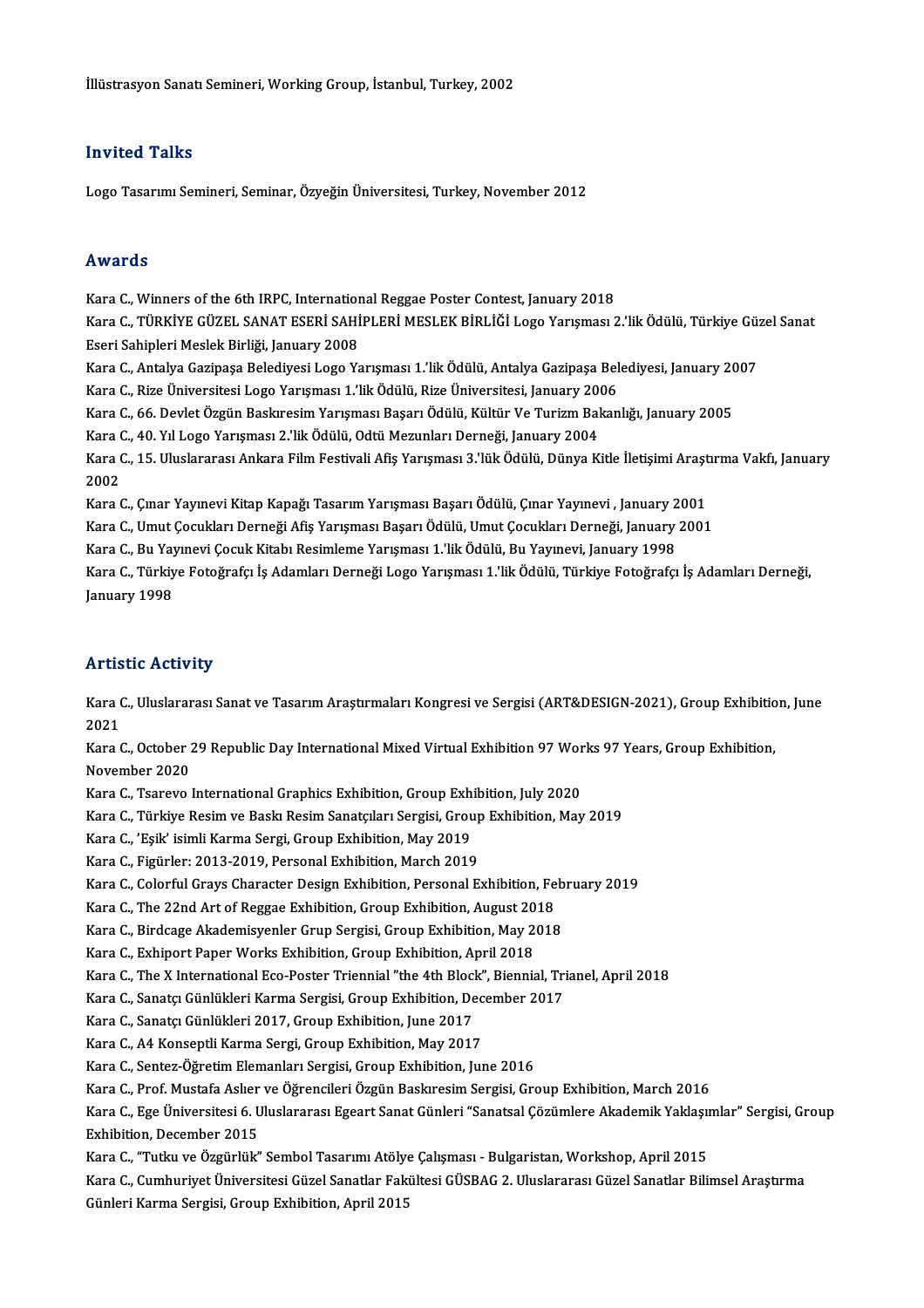Kara C., "Tutku ve Özgürlük" Sembol Tasarımı Atölye Çalışması - Kıbrıs, Workshop, March 2015<br>Kara C., "Tutku ve Özgürlük" Sembol Tasarımı Atölye Çalışması - Kıbrıs, Workshop, March 2015

Kara C., "Tutku ve Özgürlük" Sembol Tasarımı Atölye Çalışması - Kıbrıs, Workshop, March 2015<br>Kara C., "Tutku ve Özgürlük" Sembol Tasarımı Atölye Çalışması - Çanakkale, Workshop, February 2015<br>Kara C., TIK 10, Resim Yanısma

Kara C., "Tutku ve Özgürlük" Sembol Tasarımı Atölye Çalışması - Kıbrıs, Worl<br>Kara C., "Tutku ve Özgürlük" Sembol Tasarımı Atölye Çalışması - Çanakkale, V<br>Kara C., TJK 10. Resim Yarışması Sergisi, Group Exhibition, Septembe

Kara C., "Tutku ve Özgürlük" Sembol Tasarımı Atölye Çalışması - Çanakkale, Workshop, February 2015<br>Kara C., TJK 10. Resim Yarışması Sergisi, Group Exhibition, September 2014<br>Kara C., National Endowment Fund 13 Centries Bul Kara C., TJK 10. Resim Yarışması Sergisi, Group Exhibition, Sept<br>Kara C., National Endowment Fund 13 Centries Bulgaria "River<br>Atölye Çalışması ve Sergisi, Group Exhibition, September 2014<br>Kara C. "Öfke Arzu" Baslıklı Bolit Kara C., National Endowment Fund 13 Centries Bulgaria "River of Tolerance" Konulu 3. Ulusl<br>Atölye Çalışması ve Sergisi, Group Exhibition, September 2014<br>Kara C., "Öfke-Arzu" Başlıklı Politik Afiş Atölye Çalışması Sergisi,

Atölye Çalışması ve Sergisi, Group Exhibition, September 2014<br>Kara C., "Öfke-Arzu" Başlıklı Politik Afiş Atölye Çalışması Sergisi, Group Exhibition, May 2014

Kara C., "Öfke-Arzu" Başlıklı Politik Afiş Tasarımı Atölye Çalışması, Workshop, April 2014

Kara C., "Değişen Coğrafyalar, Değişen Paradigmalar" başlıklı Uluslararası Katılımlı SANART II. Türkiye Estetik Kongresi<br>Sergisi, Group Exhibition, October 2013 Kara C., "Değişen Coğrafyalar, Değişen Paradigmalar" başlıklı Uluslararası Katılımlı SANART II. Türkiye Es<br>Sergisi, Group Exhibition, October 2013<br>Kara C., 6. Uluslararası MÜGSF Öğrenci Trienali Atölye Çalışmaları Sergisi, Sergisi, Group Exhibition, October 2013<br>Kara C., 6. Uluslararası MÜGSF Öğrenci Trienali Atölye Çalışmaları Sergisi, Biennial, Trianel, August 2013<br>Kara C., Limerick School of Art and Design, "Printed. Here", Özgün Baskıres

Kara C., 6. Uluslararası MÜGSF Öğrenci Trienali Atölye Çalışmaları Sergisi, Biennial, Trianel, August 2013<br>Kara C., Limerick School of Art and Design, "Printed. Here", Özgün Baskıresim Sergisi, Group Exhibition, April 201<br> Kara C., Limerick School of Art and Design, "Printed. Here", Özgün Baskıresim Sergisi, Group Exhibition, April 2013<br>Kara C., Dumlupınar Üniversitesi Güzel Sanatlar Fakültesi Grafik Bölümü Uluslararası Çağrılı Afiş Festival Kara C., Dumlupınar Üniversitesi Güzel Sanatlar Fakültesi Grafik Bölümü Uluslararası Çağrılı Afiş Festivali Sergisi,<br>Festival, April 2013<br>Kara C., 2. Marmara Üniversitesi Güzel Sanatlar Fakültesi Grafik Bölümü Çağrılı Afiş

Festival, April 2013<br>Kara C., 2. Marmara Üniversitesi Güzel Sanatlar Fakültesi Grafik Bölümü Ç<br>"Yeni Yaklaşımlar Türkiye" Afiş Sergisi, Biennial, Trianel, November 2012<br>Kara G. Uluslararası Fürli "To Bo Human" Başlıklı AIB Kara C., 2. Marmara Üniversitesi Güzel Sanatlar Fakültesi Grafik Bölümü Çağrılı Afiş Bienali Kapsamında Düzenlenen<br>"Yeni Yaklaşımlar Türkiye" Afiş Sergisi, Biennial, Trianel, November 2012<br>Kara C., Uluslararası Jürili "To

"Yeni Yaklaşımlar Türkiye" Afiş Sergisi, Biennial, Trianel, November 2012<br>Kara C., Uluslararası Jürili "To Be Human" Başlıklı AIPS 2012 Aarhus Ulus<br>2012 Kara C., Uluslararası Jürili "To Be Human" Başlıklı AIPS 2012 Aarhus Uluslararası Afiş Sergisi, Group Exhibition, August<br>2012<br>Kara C., "GreenYou Poster For Japan" Deprem ve Radyoaktivite" Başlıklı Seçkili Uluslararası Afiş

Kara C., "GreenYou Poster For Japan" Deprem ve Radyoaktivite" Baslıklı Seckili Uluslararası Afis Sergisi, Group Kara C., "GreenYou Poster For Japan" Deprem ve Radyoaktivite" Başlıklı Seçkili Uluslararası Afiş Sergisi, Group<br>Exhibition, March 2012<br>Kara C., Art Center Altera "Golden Ages-2011 1. Edition Bulgaria – Turkey" Uluslararası

Exhibition, March 2012<br>Kara C., Art Center Altera "Gold<br>Group Exhibition, March 2012<br>Kara C. Monotini Baskresim Sc Kara C., Art Center Altera "Golden Ages-2011 1. Edition Bulgaria – Turkey"<br>Group Exhibition, March 2012<br>Kara C., Monotipi Baskıresim Sergisi, Personal Exhibition, November 2011<br>Kara C. "Alternatif Olauma Telmikleri İmai, S Group Exhibition, March 2012<br>Kara C., Monotipi Baskıresim Sergisi, Personal Exhibition, November 2011<br>Kara C., "Alternatif Okuma Teknikleri İmaj, Ses ve Metin" Başlıklı Atölye Çalışması, Workshop, July 2011<br>Kara C., Kültür

Kara C., Monotipi Baskıresim Sergisi, Personal Exhibition, November 2011<br>Kara C., "Alternatif Okuma Teknikleri İmaj, Ses ve Metin" Başlıklı Atölye Çalışması, Workshop, July 2011<br>Kara C., Kültür Bakanlığı Telif Hakları ve S Kara C., "Alternatif Okuma Teknikleri İmaj, Ses v<br>Kara C., Kültür Bakanlığı Telif Hakları ve Sinema<br>Yarışması Sergisi, Group Exhibition, April 2011<br>Kara C. 4blask Uluslararası Eka Bastar Trianali Kara C., Kültür Bakanlığı Telif Hakları ve Sinema Genel Müdürlüğü "insanın Firi Üretim Sermayesi" Kurumsal Logo v<br>Yarışması Sergisi, Group Exhibition, April 2011<br>Kara C., 4block Uluslararası Eko-Poster Trienali 25. Yıl "PO

Yarışması Sergisi, Group Exhibition, April 2011<br>Kara C., 4block Uluslararası Eko-Poster Trienali 25. Yıl "POSTchernobylCARD" Seçkili Poster ve Kartpostal Tasarımı<br>Sergisi, Biennial, Trianel, April 2011 Kara C., 4block Uluslararası Eko-Poster Trienali 25. Yıl "POSTchernobylCARD" Seçkili Poster ve Kartpostal Tasarımı<br>Sergisi, Biennial, Trianel, April 2011<br>Kara C., İstanbul 2010 33. FISAE Uluslararası Ekslibris Kongresi Ulu

Sergisi, Biennial, Trianel,<br>Kara C., İstanbul 2010 33<br>Exhibition, August 2010<br>Kara C. Labimlar 7. Mati Kara C., İstanbul 2010 33. FISAE Uluslararası Ekslibris Kongresi Uluslararası Jürili Ekslibris Yarışması Sergisi, Group<br>Exhibition, August 2010<br>Kara C., Lehimler Z., Metin A. C. , Beykal C., Uluslararası Kıbrıs Üniversites

Exhibition, August 2010<br>Kara C., Lehimler Z., Metin A. C.<br>Group Exhibition, March 2010<br>Kara C. Lehimler Z. Metin A. C.

Group Exhibition, March 2010<br>Kara C., Lehimler Z., Metin A. C. , Beykal C., Uluslararası Kıbrıs Üniversitesi Güzel Sanatlar Fakültesi Grafik Tasarım Group Exhibition, March 2010<br>Kara C., Lehimler Z., Metin A. C. , Beykal C., Uluslararası Kıbrıs Üniversitesi Güzel Sanatlar<br>Bölümü "Öteki Ada" Başlıklı Sosyal İçerikli Afiş Atölye Çalışması, Workshop, March 2010<br>Kara G. 3. Kara C., Lehimler Z., Metin A. C. , Beykal C., Uluslararası Kıbrıs Üniversitesi Güzel Sanatlar Fa<br>Bölümü "Öteki Ada" Başlıklı Sosyal İçerikli Afiş Atölye Çalışması, Workshop, March 2010<br>Kara C., 3. İslam Dünyası Uluslarara

Bölümü "Öteki Ada" Başlıklı Sosyal İçerikli Afiş Atölye Çalışması, Workshop, March 2010<br>Kara C., 3. İslam Dünyası Uluslararası Grafik Bienali Sergisi, Biennial, Trianel, October 2009<br>Kara C., Lehimler Z., Metin A. C. , Bey Kara C., 3. İslam Dünyası Uluslararası Grafik Bienali Sergisi, Biennial, '<br>Kara C., Lehimler Z., Metin A. C. , Beykal C., Sosyal Haklar ve Avrupa Ş.<br>İçerikli Afiş Atölye Çalışması Sergisi, Group Exhibition, October 2009<br>Ka Kara C., Lehimler Z., Metin A. C. , Beykal C., Sosyal Haklar ve Avrupa Şartı Uluslararası Sempozyumu kapsamında Sosyal<br>İçerikli Afiş Atölye Çalışması Sergisi, Group Exhibition, October 2009<br>Kara C., Lehimler Z., Metin A. C

İçerikli Afiş Atölye Çalışması Sergisi, Group Exhibition, October 2009<br>Kara C., Lehimler Z., Metin A. C. , Beykal C., Tepkisel Alternatif Fikirler<br>Afiş Atölye Çalışması Sergisi, Group Exhibition, July 2009 Kara C., Lehimler Z., Metin A. C. , Beykal C., Tepkisel Alternatif Fikirler Projesi kapsamında "Öteki Başlıklı" Sosyal İçerikli<br>Afiş Atölye Çalışması Sergisi, Group Exhibition, July 2009<br>Kara C., Lehimler Z., Metin A. C. ,

Kara C., Lehimler Z., Metin A. C., Beykal C., Dokuz Eylül Üniversitesi Güzel Sanatlar Fakültesi Grafik Bölümü "10. Genç

Kara C., Lehimler Z., Metin A. C. , Beykal C., Dokuz Eylül Üniversitesi Güzel Sanatlar Fakültesi Grafik Bölümü "10. Genç<br>Beyin Fırtınası – Görsel İletişim Tasarımı Günleri" Sosyal İçerikli Afiş Tasarımı Atölye Çalışması, W Beyin Fırtınası – Görsel İletişim Tasarımı Günleri" Sosyal İçe<br>Kara C., Lehimler Z., Metin A. C. , Beykal C., Marmara Üniver<br>Sosyal İçerikli Afiş Atölye Çalışması, Workshop, April 2009<br>Kara C. CoodE0v70 2008 Sosyal İserikl Kara C., Lehimler Z., Metin A. C. , Beykal C., Marmara Üniversitesi Güzel Sanatlar Fakültesi Gı<br>Sosyal İçerikli Afiş Atölye Çalışması, Workshop, April 2009<br>Kara C., Good50x70 2008 Sosyal İçerikli Afiş Tasarımı Sergisi, Gro

Sosyal İçerikli Afiş Atölye Çalışması, Workshop, April 2009<br>Kara C., Good50x70 2008 Sosyal İçerikli Afiş Tasarımı Sergisi, Group Exhibition, June 2008<br>Kara C., 32. DYO Resim Yarışması Sergisi, Group Exhibition, November 20

Kara C., Good50x70 2008 Sosyal İçerikli Afiş Tasarımı Sergisi, Group Exhibition, June 2008<br>Kara C., 32. DYO Resim Yarışması Sergisi, Group Exhibition, November 2006<br>Kara C., 4. Uluslararası Marmara Üniversitesi Güzel Sanat Kara (<br>Kara (<br>2006<br>Kara ( Kara C., 4. Uluslararası Marmara Üniversitesi Güzel Sanatlar Fakültesi Öğrenci Trienali Sergisi, Biennial, Trianel, June<br>2006<br>Kara C., Kültür Bakanlığı 66. Devlet Resim ve Heykel, Özgün Baskıresim Yarışması Sergisi, Group

2006<br>Kara C., Kültür Bakanlığı 66. Devlet Resim ve Heykel, Özgün Baskıres<br>Kara C., Karma Grafik Ürünler Sergisi, Group Exhibition, April 2003<br>Kara G. 2001 Sanat Galerisi Karma Besim, Heykel, Özgün Beskresim Kara C., Kültür Bakanlığı 66. Devlet Resim ve Heykel, Özgün Baskıresim Yarışması Sergisi, Group Exhibition, Jan<br>Kara C., Karma Grafik Ürünler Sergisi, Group Exhibition, April 2003<br>Kara C., 2001 Sanat Galerisi Karma Resim, Kara C., Karma Grafik Ürünler Sergisi, Group Exhibition, April 2003<br>Kara C., 2001 Sanat Galerisi Karma Resim, Heykel, Özgün Baskıresim Sergisi, Group Exhibition, February 2003<br>Kara C., Kültür Bakanlığı 64. Devlet Resim ve

Kara C., 2001 Sanat Galerisi Karma Resim, Heykel, Özgün Baskıresim Sergisi, Group Exhibition, Februa<br>Kara C., Kültür Bakanlığı 64. Devlet Resim ve Heykel, Özgün Baskıresim Yarışması Sergisi, Group Exhib<br>Kara C., 38. Antaly